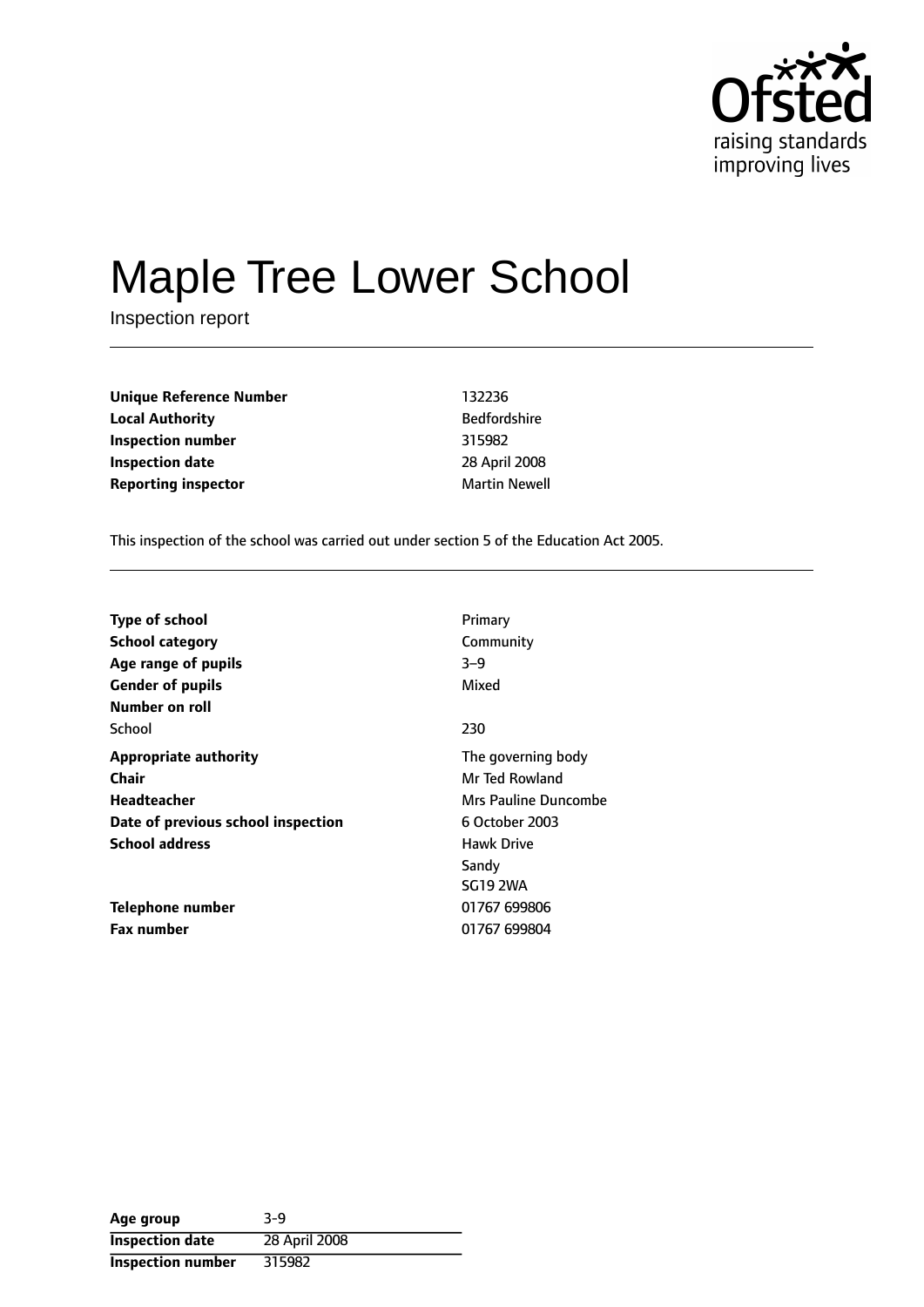.

© Crown copyright 2008

#### Website: www.ofsted.gov.uk

This document may be reproduced in whole or in part for non-commercial educational purposes, provided that the information quoted is reproduced without adaptation and the source and date of publication are stated.

Further copies of this report are obtainable from the school. Under the Education Act 2005, the school must provide a copy of this report free of charge to certain categories of people. A charge not exceeding the full cost of reproduction may be made for any other copies supplied.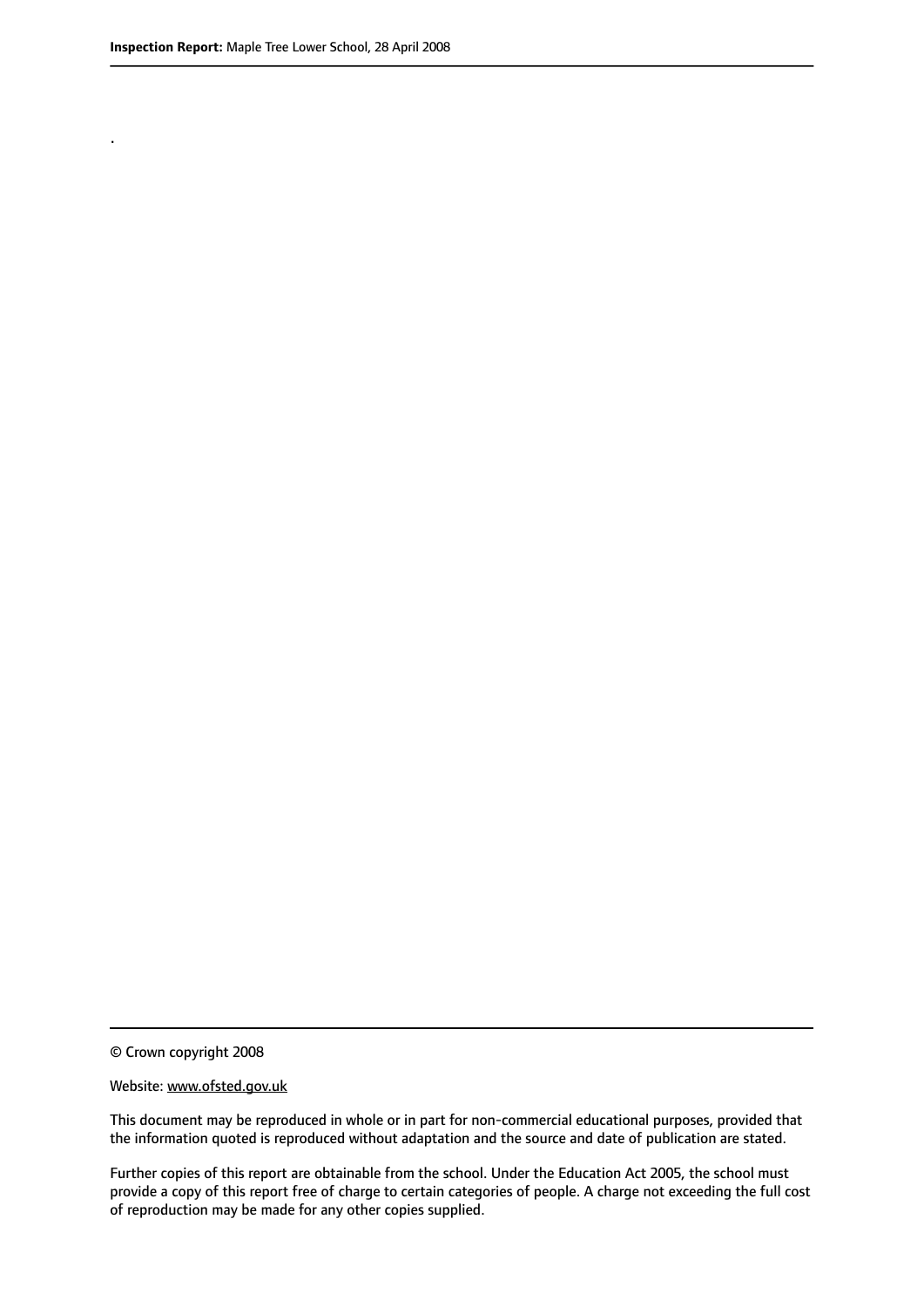# **Introduction**

The inspection was carried out by an Additional Inspector. The inspector evaluated the overall effectiveness of the school and investigated the following issues:

- standards in mathematics, particularly problem solving skills
- $\blacksquare$  the consistency of teaching
- how pupils' key skills are developed across different subjects and pupils' involvement in their own learning.

Evidence was gathered from lesson observations, sampling of pupils' work, assessment, tracking and target setting information, other school documentation and discussions with pupils, key members of staff and the chair of governors. Other aspects of the school's work were not investigated in detail, but the inspector found no evidence to suggest that the school's own assessments, as detailed in its self-evaluation, were not justified, and these have been included where appropriate in this report.

## **Description of the school**

Maple Tree Lower School is an average sized school. The proportion of pupils eligible for free school meals is below the national average. The percentage of pupils with additional needs and the proportion of pupils with a statement of special educational need are both below the national average. Most of the pupils are from White British backgrounds and of the small percentage of pupils from minority ethnic backgrounds few are at an early stage of acquiring English. The school achieved the Healthy Schools Award in summer 2007.

## **Key for inspection grades**

| Grade 1 | Outstanding |
|---------|-------------|
| Grade 2 | Good        |
|         |             |

Grade 3 Satisfactory Grade 4 Inadequate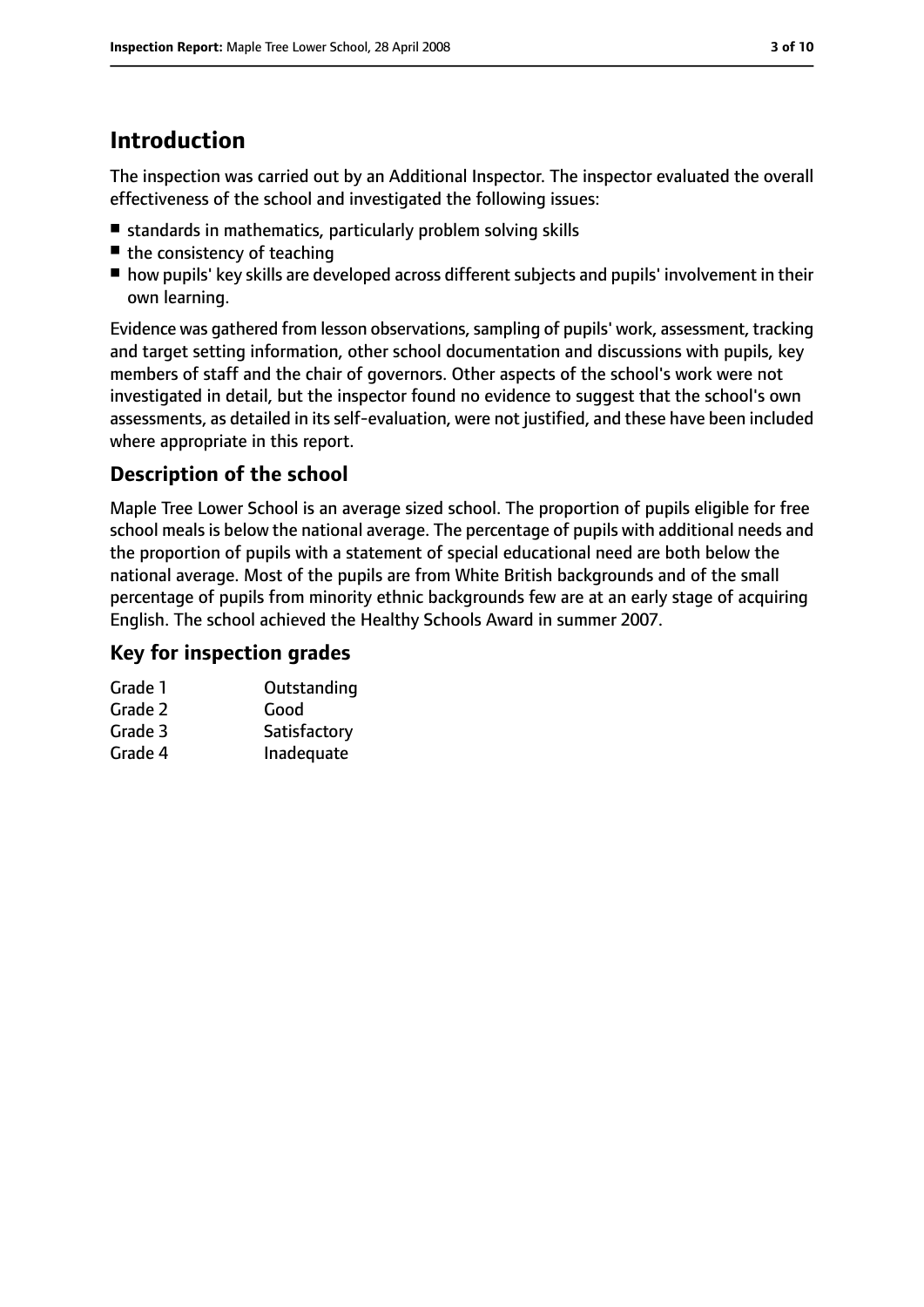# **Overall effectiveness of the school**

#### **Grade: 2**

Maple Tree Lower is a good school that enables pupils to leave the school well prepared for the next stage of their educational lives. Its good track record of improvement since the last inspection and the determination of staff and governors to take the school onto the next level indicate that this is a school that is well placed to make this vision a reality.

Attainment when children start at the school is broadly in line with national expectations, although their communication skills are a little lower at times. By the time that pupils leave at the end of Year 4, standards are above average, although standards in problem solving in mathematics lag a little behind. The good start that children get off to in the Foundation Stage is built on systematically as they move through Years 1 to 4 and it is this consistency that enables all pupils to achieve well. Pupils' progress is checked on a regular basis and additional support is targeted to individual pupils if their progress dips. The information gleaned from regular assessments of how well pupils are doing is used effectively to set challenging targets and teachers are held accountable for ensuring pupils' progress is swift enough.

Pupils' achievement owes much to the good quality of teaching. Teaching across the school usually ensures that work is well matched to the differing ability levels of the pupils. Relationships within lessons are often good and teaching assistants add much to the quality of learning. The consistently good teaching of writing skills has seen standards rise. Teaching is at its best when lessons are vibrant and challenging and opportunities to enable pupils to flourish as independent learners are seized upon. Just occasionally, the work set for some pupils is too easy. There are very good examples of pupils' work being marked in a way that gives clear and concise pointers for improvement. The school has rightly flagged up the need to ensure that this highly effective practice is a consistent feature of all teaching and learning.

Pupils add much to the sense of community that wraps around the school. Many pupils behave well and are keen and enthusiastic learners who enjoy school and want to do well. These are characteristics that are reflected in the above average attendance rates. A small minority of pupils behave less well. Discussions with pupils however reveal that they feel safe in school, that bullying is not an issue and if it did occur, they are adamant that it would be dealt with swiftly. Pupils show a good awareness of what is needed to follow healthy lifestyles and manage risks in their lives well. Whilst pupils confidently and maturely carry out jobs and tasks around the school, they are right in their assertion that, 'We could do a lot more because we are ready for it!' School council members take their roles seriously and have been instrumental in raising money for charities, and for improving facilities in school such as 'the pavilions.' The school recognises that the time is ripe for giving the school council a greater say in decision-making.

The school provides a wide range of learning opportunities both within and outside of the formal curriculum that add much to pupils' achievement and enjoyment. A good emphasis is given to developing pupils' literacy, numeracy and computer skills. However, not enough opportunities are provided for these skills or pupils' investigative and enquiry skillsto be utilised or enhanced across different subjects or other innovative curriculum projects. Some vibrant displays around the school are testimony to the creative aspects of the curriculum. Physical education and pupils' personal, social and health education are prominent features that contribute much to pupils' personal development and their readiness to keep fit and healthy. Pupils are given the opportunity to play the guitar, violin or cello, although uptake is not always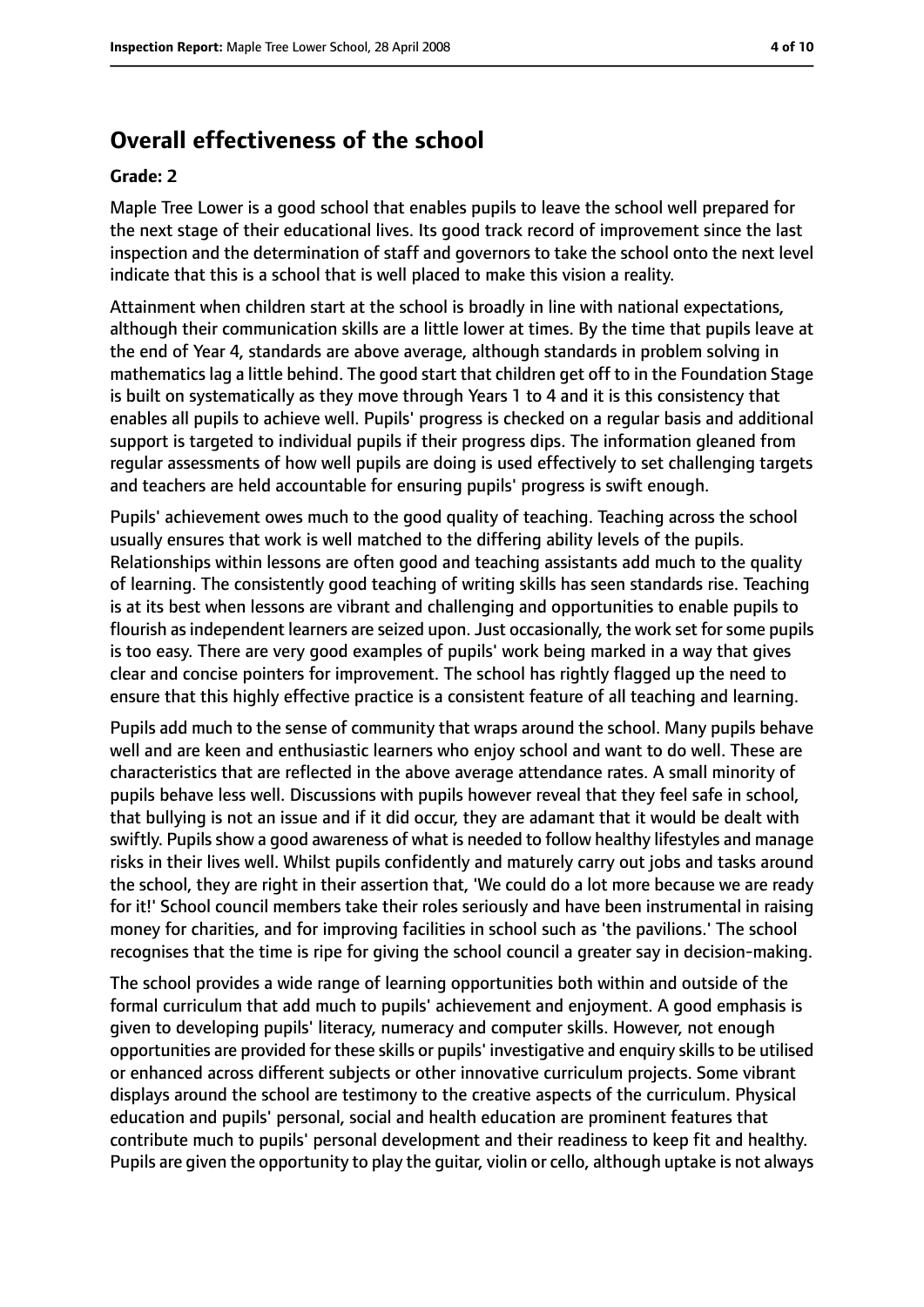as high as the school would like. Learning is enlivened by curriculum days such as 'Saxon Day' or 'Old School Day' and by a good range of visits, visitors and after-school clubs.

The good levels of care and support for pupils help them to feel valued members of the school community. The strong links with outside support agencies, alongside the school's own internal mechanisms, mean that help and support are readily on hand for pupils with social, emotional or other complex needs. Safeguarding procedures are consistently followed by all staff. The information from the school's robust assessment and tracking procedures is used well to set challenging targets that are often met. Pupils have a good awareness of their personalised targets in literacy and numeracy. The school is rightly embarking on the next stage of making academic guidance an even stronger feature of school life. Importantly, this is to facilitate pupils taking more responsibility for their own learning through peer evaluation and pupils setting and reviewing their own targets.

Leadership and management are good, and key to this is the good quality leadership provided by the headteacher. She has a very good grasp of the school's strengths and weaknesses and articulates them well in the school's self-evaluation form, which is spot on. She has been successful in creating a strong sense of team spirit and is committed to continued school improvement. The headteacher has established good procedures for monitoring teaching and analysing assessment data, the outcomes of which are used effectively to secure improvements. The newly structured senior leadership team supports the headteacher well and is playing an increasingly effective role in school self-evaluation and improvement. The role of subject leader, which is proving successful in key subjects, is to be used as a model of good practice for other subjects. Governors are supportive yet challenging and know the school well, and the recently reintroduced rota of regular visits add further to their body of knowledge. The school benefits from the support and appreciation of many parents although a minority are less happy with areas such as communication and mixed aged classes. However, the school is committed in its determination to strengthen its partnership with all parents and to share and celebrate the school's many successes with them.

## **Effectiveness of the Foundation Stage**

#### **Grade: 2**

Children get off to a good start because of the good teaching and the stimulating curriculum that provides a good balance between hands-on learning experiences and adult-led teaching activities. This means that by the end of the Reception year standards are a little above national expectations. Staff are aware of the need to constantly capitalise on role-play and the use of discussion to build up children's communication skills. Good ongoing assessment gives adults a good idea of how well children are progressing, although some assessments are not always dated. Staff make good use of the accommodation, including the outdoor accommodation, and make it an attractive and vibrant place for children to learn. Management is good and the effective links with parents and good induction procedures help children to settle quickly and confidently into school life.

### **What the school should do to improve further**

■ Provide well-planned opportunities for pupils to enhance their literacy, problem solving, enquiry and investigative skills across different subjects and in other innovative curriculum projects.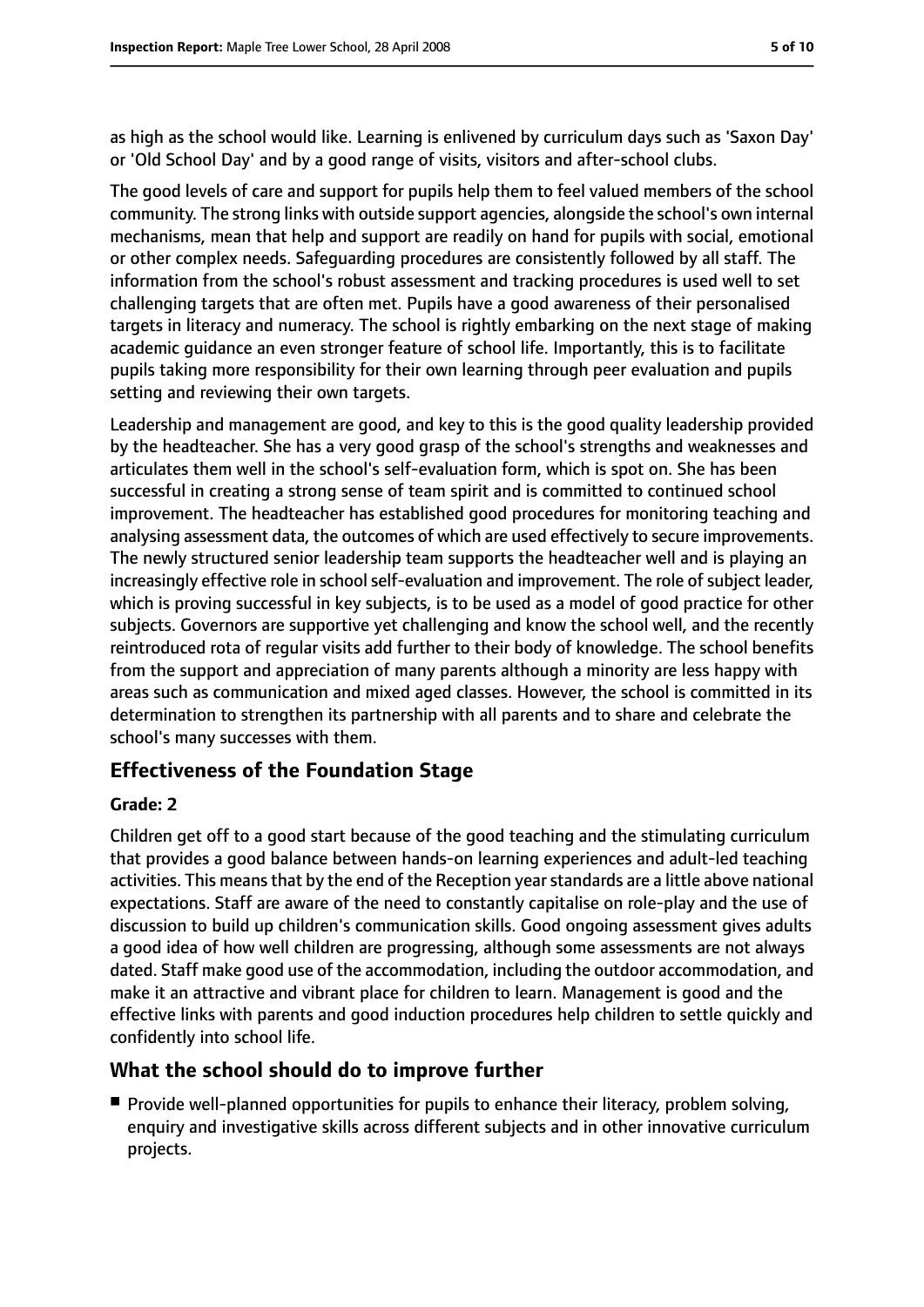■ Ensure marking of pupils' work gives clear pointers for improvement and that pupils play a more active role in evaluating how well they are doing and setting their own targets for improvement.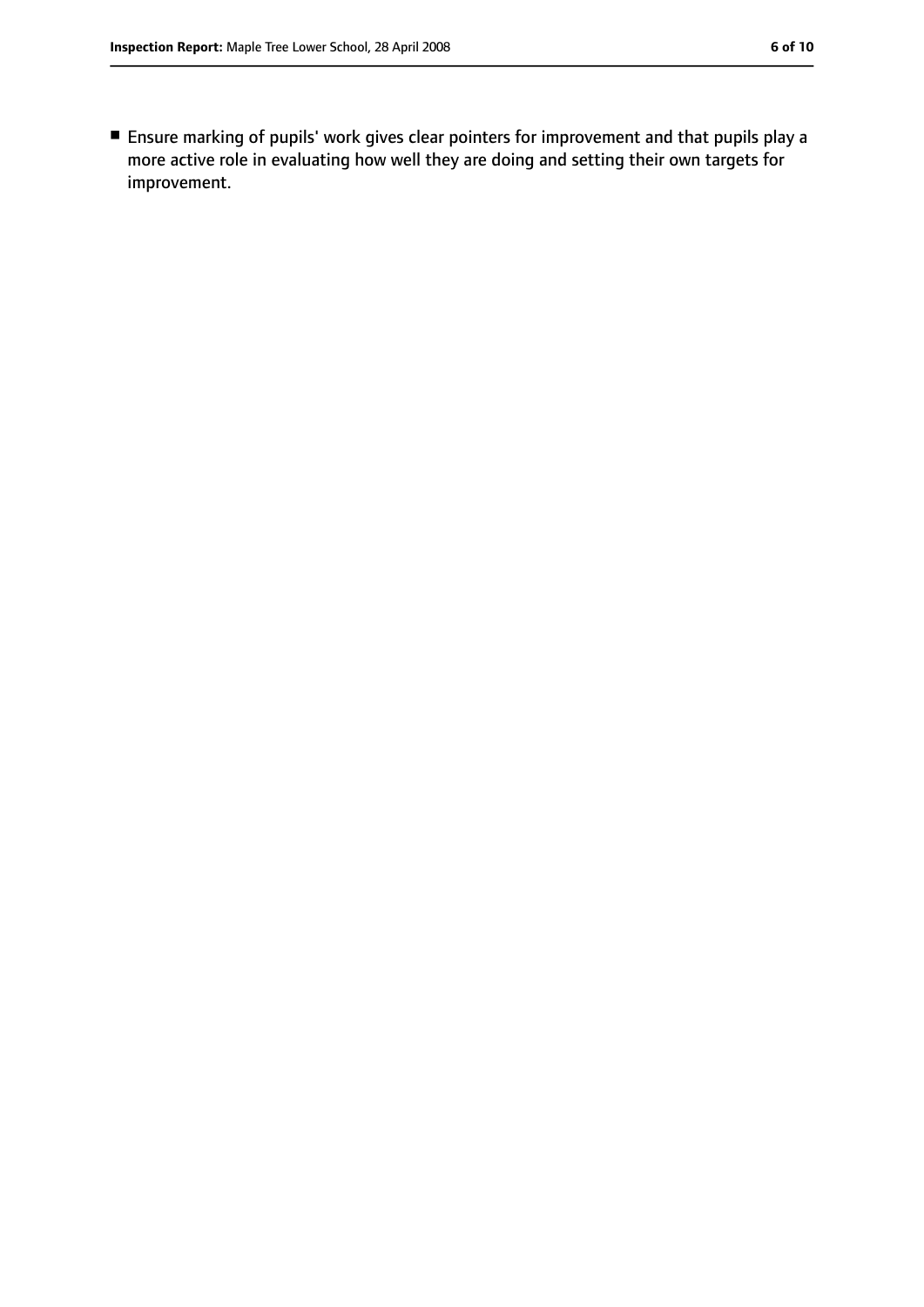**Any complaints about the inspection or the report should be made following the procedures set out in the guidance 'Complaints about school inspection', which is available from Ofsted's website: www.ofsted.gov.uk.**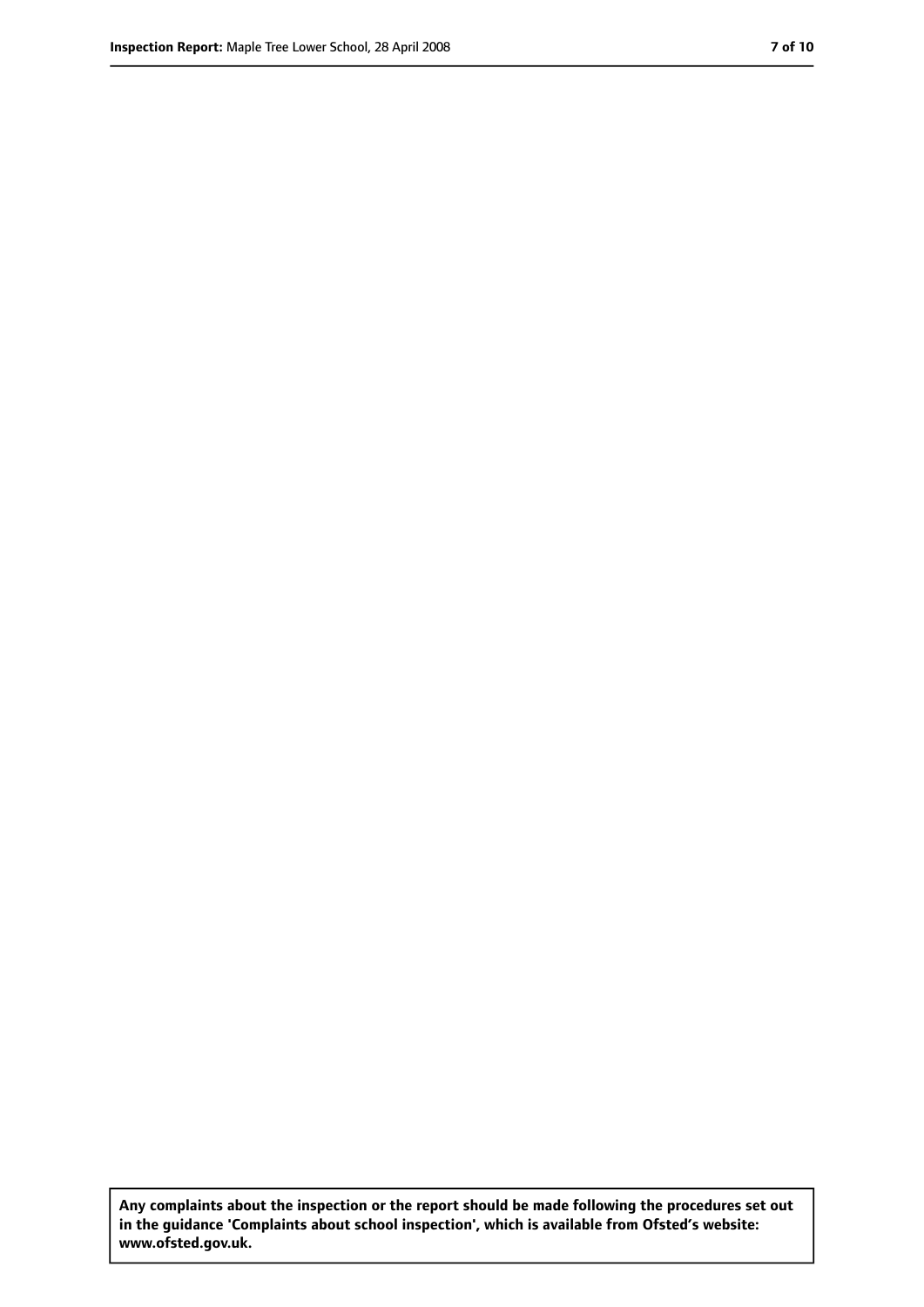#### **Annex A**

# **Inspection judgements**

| $^{\backprime}$ Key to judgements: grade 1 is outstanding, grade 2 good, grade 3 satisfactory, and | <b>School</b>  |
|----------------------------------------------------------------------------------------------------|----------------|
| arade 4 inadeguate                                                                                 | <b>Overall</b> |

## **Overall effectiveness**

| How effective, efficient and inclusive is the provision of education, integrated<br>care and any extended services in meeting the needs of learners? |     |
|------------------------------------------------------------------------------------------------------------------------------------------------------|-----|
| Effective steps have been taken to promote improvement since the last<br>inspection                                                                  | Yes |
| How well does the school work in partnership with others to promote learners'<br>well-being?                                                         |     |
| The effectiveness of the Foundation Stage                                                                                                            |     |
| The capacity to make any necessary improvements                                                                                                      |     |

## **Achievement and standards**

| How well do learners achieve?                                                                               |  |
|-------------------------------------------------------------------------------------------------------------|--|
| The standards <sup>1</sup> reached by learners                                                              |  |
| How well learners make progress, taking account of any significant variations between<br>groups of learners |  |
| How well learners with learning difficulties and disabilities make progress                                 |  |

## **Personal development and well-being**

| How good is the overall personal development and well-being of the<br>learners?                                  |  |
|------------------------------------------------------------------------------------------------------------------|--|
| The extent of learners' spiritual, moral, social and cultural development                                        |  |
| The extent to which learners adopt healthy lifestyles                                                            |  |
| The extent to which learners adopt safe practices                                                                |  |
| How well learners enjoy their education                                                                          |  |
| The attendance of learners                                                                                       |  |
| The behaviour of learners                                                                                        |  |
| The extent to which learners make a positive contribution to the community                                       |  |
| How well learners develop workplace and other skills that will contribute to<br>their future economic well-being |  |

## **The quality of provision**

| How effective are teaching and learning in meeting the full range of the<br>learners' needs?          |  |
|-------------------------------------------------------------------------------------------------------|--|
| How well do the curriculum and other activities meet the range of needs<br>and interests of learners? |  |
| How well are learners cared for, guided and supported?                                                |  |

 $^1$  Grade 1 - Exceptionally and consistently high; Grade 2 - Generally above average with none significantly below average; Grade 3 - Broadly average to below average; Grade 4 - Exceptionally low.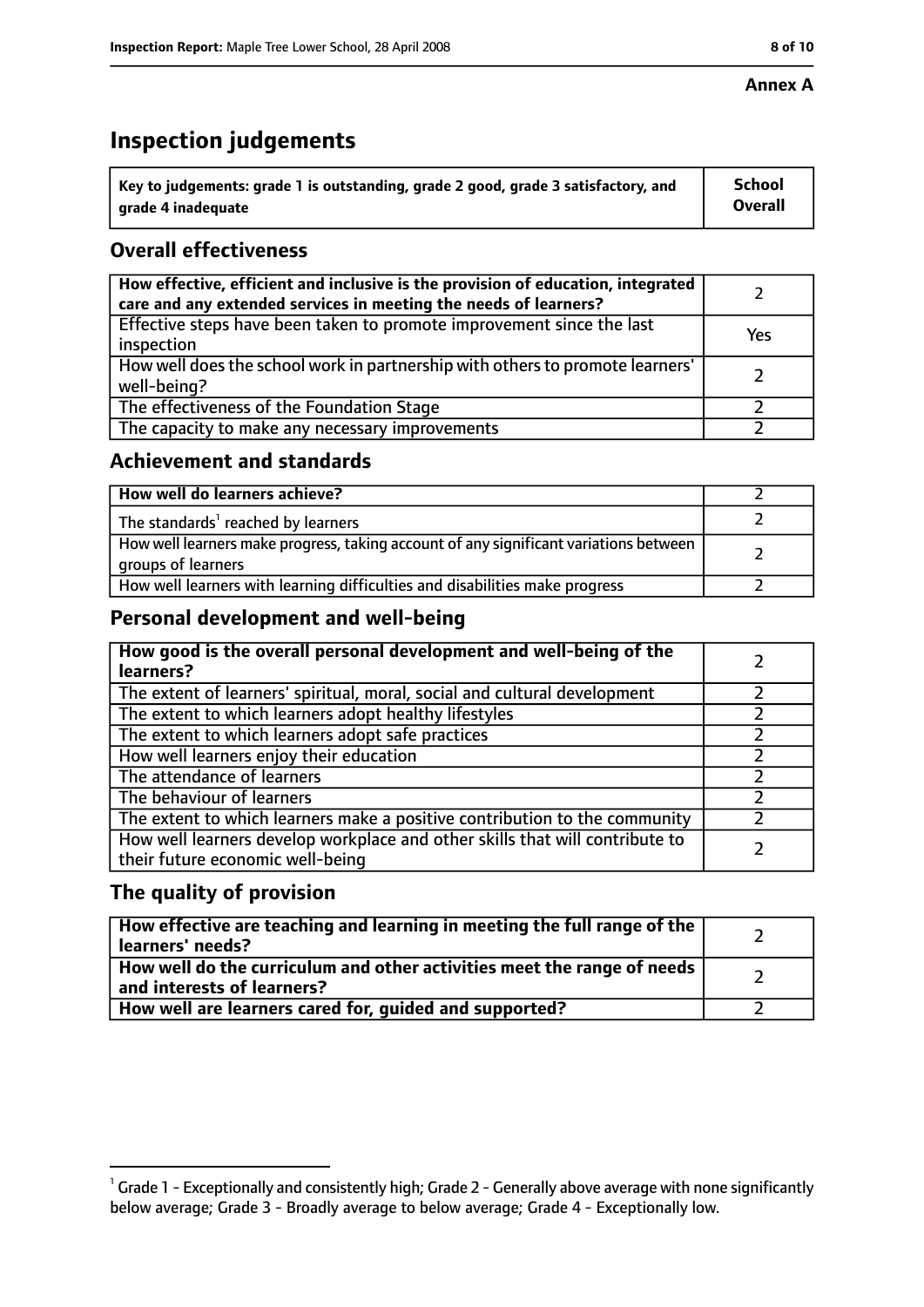# **Leadership and management**

| How effective are leadership and management in raising achievement<br>and supporting all learners?                                              |     |
|-------------------------------------------------------------------------------------------------------------------------------------------------|-----|
| How effectively leaders and managers at all levels set clear direction leading<br>to improvement and promote high quality of care and education |     |
| How effectively leaders and managers use challenging targets to raise standards                                                                 |     |
| The effectiveness of the school's self-evaluation                                                                                               |     |
| How well equality of opportunity is promoted and discrimination tackled so<br>that all learners achieve as well as they can                     |     |
| How effectively and efficiently resources, including staff, are deployed to<br>achieve value for money                                          |     |
| The extent to which governors and other supervisory boards discharge their<br>responsibilities                                                  |     |
| Do procedures for safequarding learners meet current government<br>requirements?                                                                | Yes |
| Does this school require special measures?                                                                                                      | No  |
| Does this school require a notice to improve?                                                                                                   | No  |